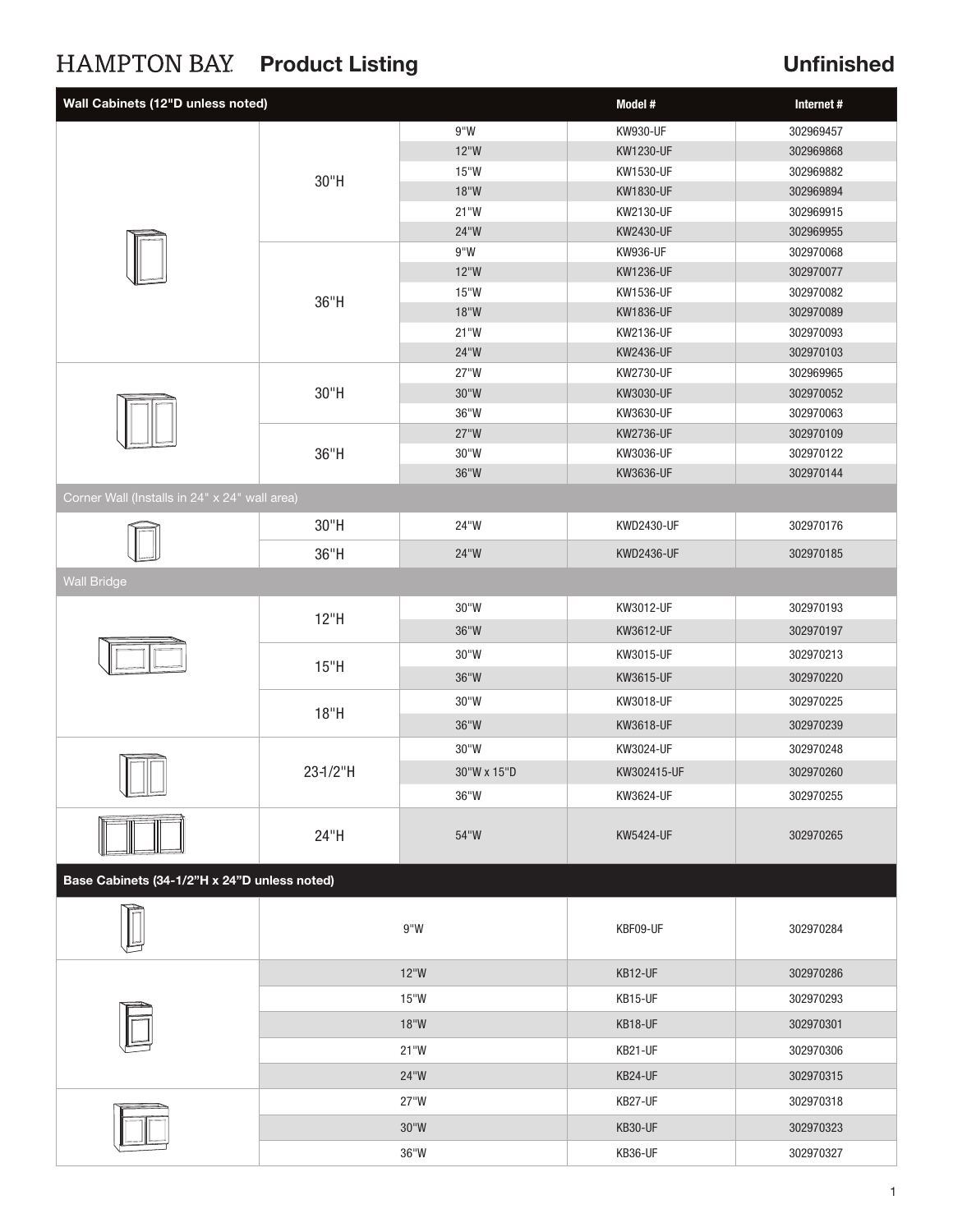# HAMPTON BAY Product Listing The Contract Contract Unfinished

| <b>Base Cabinets (continued)</b>                                      |                | Model #        | Internet#   |           |  |  |  |  |
|-----------------------------------------------------------------------|----------------|----------------|-------------|-----------|--|--|--|--|
| <b>Drawer Base</b>                                                    |                |                |             |           |  |  |  |  |
|                                                                       |                | $18"W$         | KDB18-UF    | 302970336 |  |  |  |  |
|                                                                       |                | 24"W           | KDB24-UF    | 302970345 |  |  |  |  |
| Sink/Cooktop Base                                                     |                |                |             |           |  |  |  |  |
|                                                                       | $30^{\circ}$ W |                | KSB30-UF    | 302970436 |  |  |  |  |
|                                                                       |                | $36^{\circ}$ W | KSB36-UF    | 302970439 |  |  |  |  |
|                                                                       |                | 60"W           | KSBF60-UF   | In-Stock  |  |  |  |  |
| Accessible Sink Base                                                  |                |                |             |           |  |  |  |  |
|                                                                       | $36^{\circ}$ W |                | KSBA36-UF   | 302970454 |  |  |  |  |
| Corner Sink Base - Ready to Assemble                                  |                |                |             |           |  |  |  |  |
|                                                                       | $36^{\circ}$ W |                | KCSB36-UF   | 302970458 |  |  |  |  |
| <b>Blind Base</b>                                                     |                |                |             |           |  |  |  |  |
|                                                                       | $36^{\circ}$ W |                | KBBC45-UF   | 302970464 |  |  |  |  |
| Corner Base with Lazy Susan (Installs in a 36" x 36" wall area)       |                |                |             |           |  |  |  |  |
|                                                                       |                |                | KBLSN36-UF  | 302970467 |  |  |  |  |
| <b>Specialty Cabinets</b>                                             |                |                |             |           |  |  |  |  |
| Pantry (18"W) (Minor assembly of toe kick is required on 96"H pantry) |                |                |             |           |  |  |  |  |
|                                                                       | 84"H           |                | KP1884-UF   | 302970471 |  |  |  |  |
|                                                                       | $90"$ H        |                | KP1890-UF   | 302970474 |  |  |  |  |
|                                                                       | 84"H           | $24^{\circ}$   | KPDR2484-UF | In-Stock  |  |  |  |  |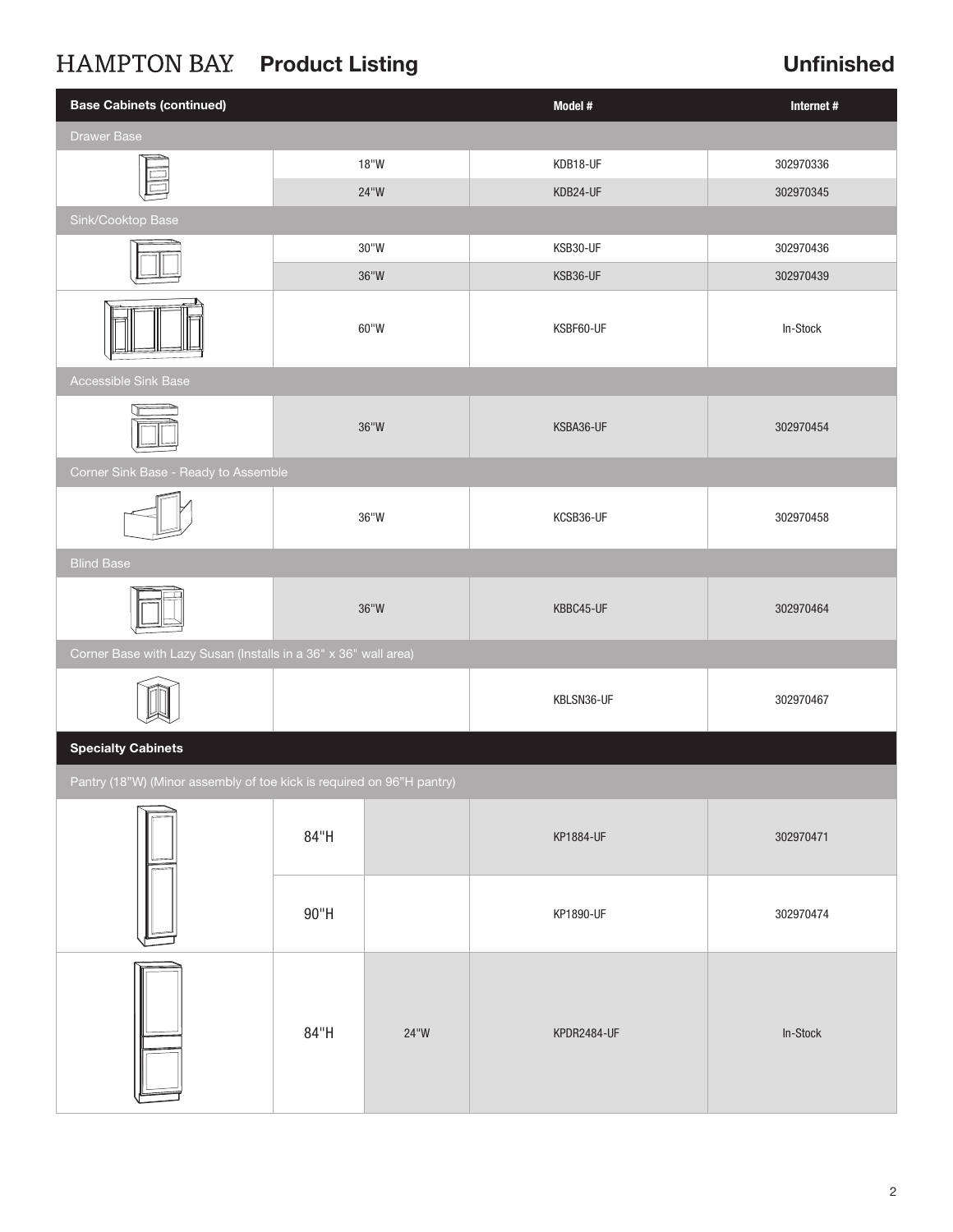## HAMPTON BAY Product Listing

### Unfinished

| <b>Accessories</b>                 | Model #         | Internet# |  |  |  |  |
|------------------------------------|-----------------|-----------|--|--|--|--|
| <b>End Panels</b>                  |                 |           |  |  |  |  |
| Wall Veneer 30"H (2/pack)          | KASKW30-UF      | 302980476 |  |  |  |  |
| Wall Veneer 36"H (2/pack)          | KASKW36-UF      | 302980489 |  |  |  |  |
| Base Veneer (2/pack)               | KASKB35-UF      | 302980492 |  |  |  |  |
| <b>Dishwasher End Panel</b>        | <b>KADEP-UF</b> | 302980512 |  |  |  |  |
| <b>Fillers</b>                     |                 |           |  |  |  |  |
| 3"W x 30"H                         | KAFS330X-UF     | 302979814 |  |  |  |  |
| 6"W x 30"H                         | KAFS630X-UF     | 302979830 |  |  |  |  |
| 3"W x 36"H                         | KAFS336X-UF     | 302979870 |  |  |  |  |
| 6"W x 36"H                         | KAFS636X-UF     | 302979885 |  |  |  |  |
| 3"W x 91-1/2"H                     | KAFS396X-UF     | 302979895 |  |  |  |  |
| <b>Drawers and Moldings</b>        |                 |           |  |  |  |  |
| Toe Kick Molding 91-1/2"L          | KATKX-UF        | 302979901 |  |  |  |  |
| Shoe Trim Molding 91-1/2"L         | KAMTX-UF        | 302979927 |  |  |  |  |
| Scribe Molding 91-1/2"L            | KAMSX-UF        | 302980052 |  |  |  |  |
| Traditional Crown Molding 91-1/2"L | KAMC5X-UF       | 302980066 |  |  |  |  |
| Outside Corner Molding 91-1/2"L    | KAOCMX-UF       | 302980069 |  |  |  |  |

Indicates required accessory to complete your project

Dimensions are rounded and are provided for general guidance only. For proper installation on all Hampton Bay products, refer to instructions printed on product carton, or included in package, or online (with each product). The manufacturer reserves the right to discontinue the sale or change the specifications of any product at any time. Every effort was made to assure accuracy of the information contained herein at the time of printing, however, the manufacturer makes no representations to such accuracies.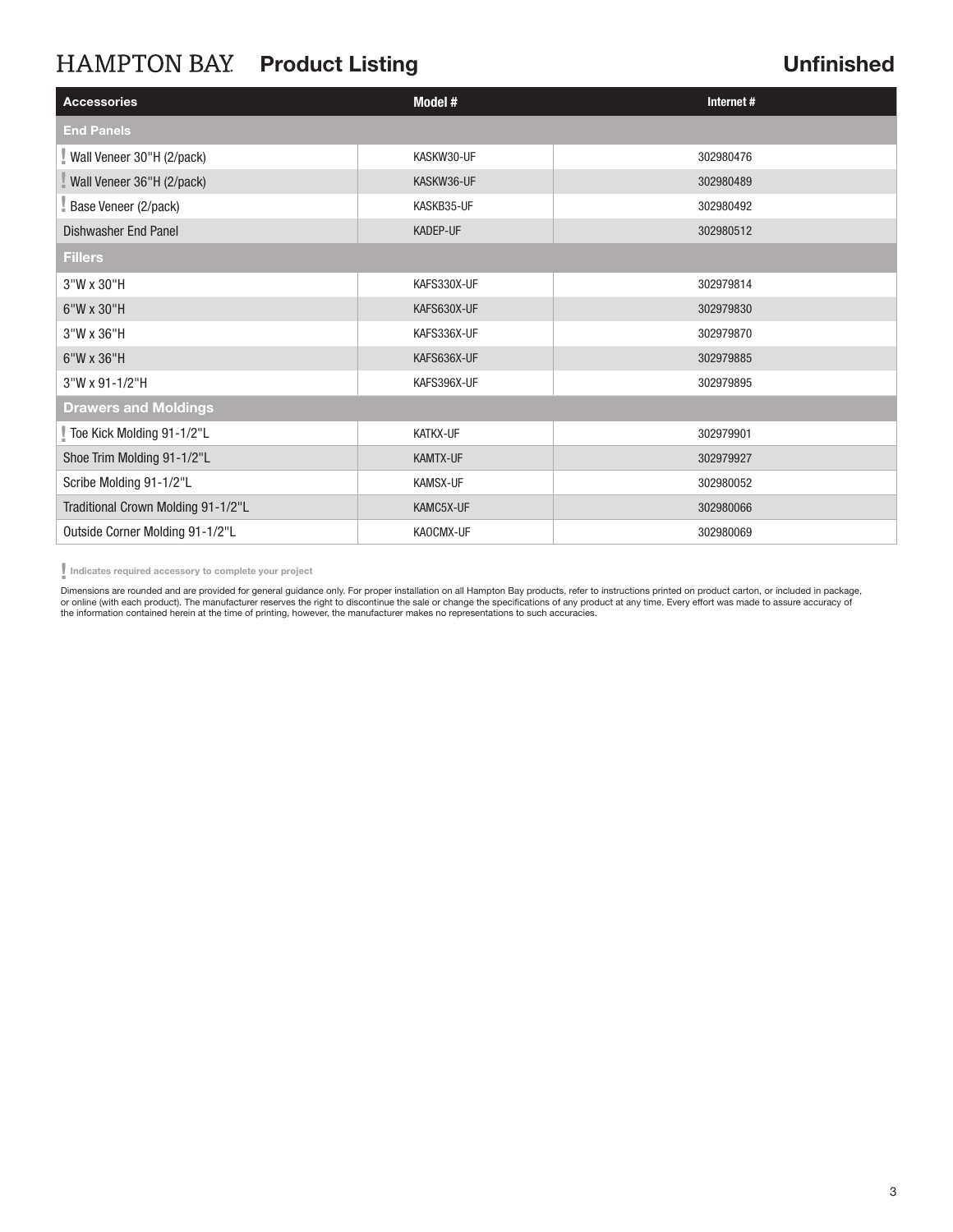### Design Tips

 $\blacklozenge$  Start with the first wall on the left and work to your right around the room. Measure the overall length of each wall.

 $\blacklozenge$  Indicate breaks in walls (windows, doors, closets) by measuring to the outside edge of the BDLlding. Include permanent appliances, air vents, electrical, plumbing, etc.

Start sketching your cabinets. Start in the 0", 0" corner and work outward.

Designing with Different Wall Cabinet Heights

You may be able to BDLve major appliances several inches to accomBDLdate a layout change.



#### How to Turn the Corner

Typical layouts with 8-foot ceilings



Maximize storage with taller walls and pantries







#### Achieve different looks





Lazy Susan Option



#### Blind Base Option

 $24^{\circ}$   $\longrightarrow$